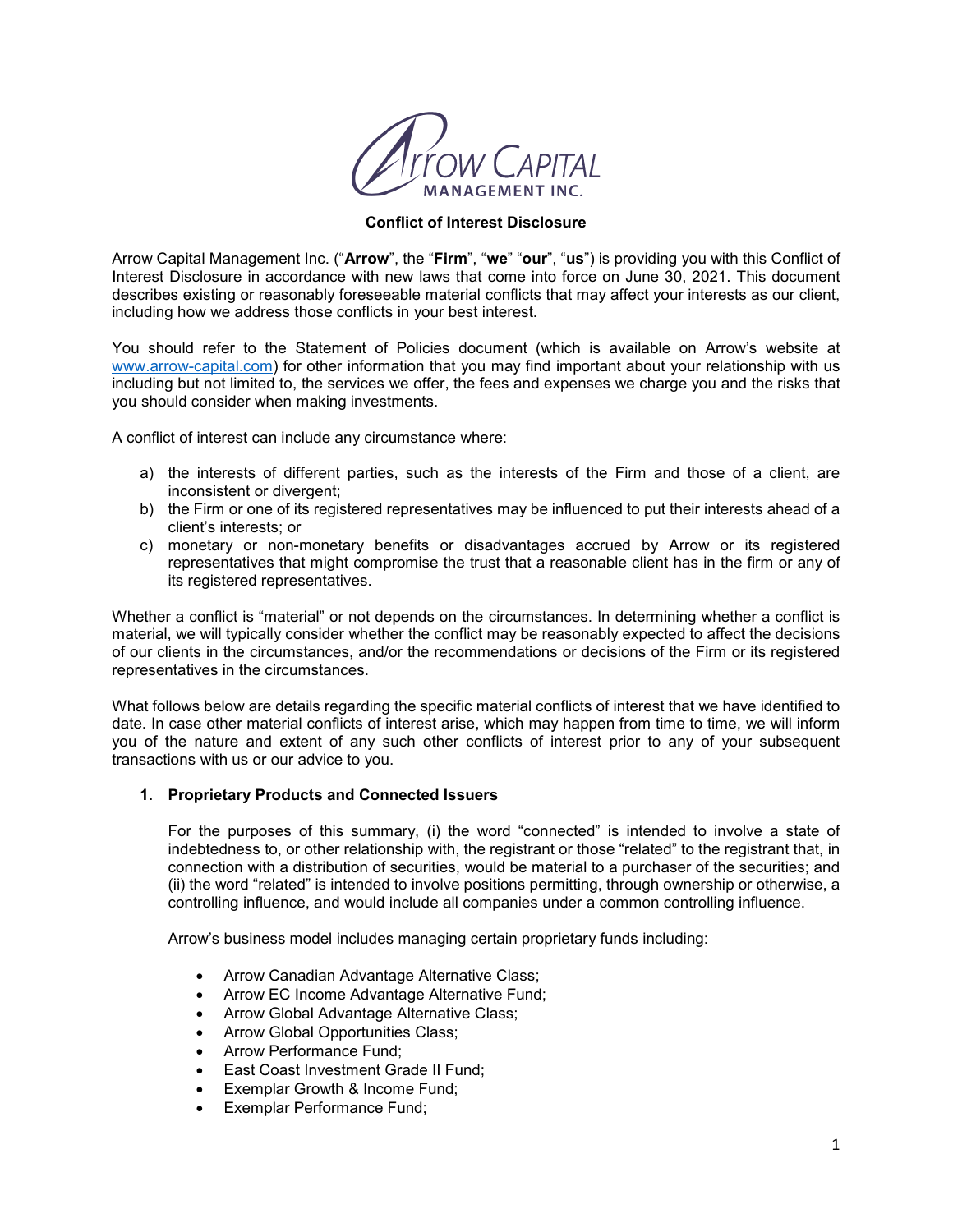- Northern Rivers Conservative Growth LP; and
- WaveFront Global Diversified Investment Class (the "**Arrow Funds**")

Arrow Canadian Advantage Alternative Class, Arrow EC Income Advantage Alternative Fund, Arrow Global Advantage Alternative Class, Exemplar Growth & Income Fund, Exemplar Performance Fund and WaveFront Global Diversified Investment Class are NI 81-102 mutual funds (the "**NI 81-102 Funds**").

The NI 81-102 Funds each have an Independent Review Committee (the "**IRC**"). The IRC reviews and advises on their conflict of interest matters. Arrow has policies and procedures to identify and control actual or potential conflicts of interest matters related to these funds.

The Arrow Funds are connected/related to Arrow because the Firm established the Arrow Funds and acts as their portfolio manager and/or investment fund manager.

Regulators require a securities dealer and adviser to inform its clients if it provides services as both a dealer and an adviser, and of the policies and procedures adopted by the dealer and adviser to minimize the potential for conflicts of interest that may result from its activities of both a dealer and an adviser.

Arrow is a portfolio manager which provides advisory services to pooled funds. Arrow is also an exempt market dealer. Arrow will only act as an exempt market dealer for the sale of pooled funds managed by it. Accordingly, its client services as an adviser and dealer are integrated and not separable from each other. In selling such funds, Arrow is obliged to consider the general investment needs and objectives of the client and the suitability of such funds for any particular client.

Arrow takes the following steps to mitigate the actual and potential conflicts of interest described above:

- Arrow has policies and procedures in place to ensure that its representatives conduct a suitability analysis for each client accepted into the Arrow Funds. This suitability analysis ensures that the Arrow Funds are appropriate for that client.
- In conducting its suitability analysis for a client, each representative of Arrow will have a thorough understanding of: (i) the structure and features of the Arrow Funds; and (ii) amongst other client information, the personal and financial circumstances of that relevant client.
- Each Arrow Fund has a specific mandate and strategy. Arrow works to have each Arrow Fund distinct and separate such that the mandate of one Arrow Fund is clearly distinguishable from the other Arrow Funds. This enables dealing representatives of Arrow to clearly match a client investment need with one of the Arrow Funds.

# **2. Outside Activities**

Arrow's registered individuals may become involved in other activities outside of their employment with Arrow (e.g., sitting on boards of directors or providing volunteer services for a charity). These outside activities could:

- (i) impact the amount of time an Arrow registered individual spends on Arrow employment or registration obligation; and
- (ii) create a conflicting interest as to how an Arrow registered individual discharges its obligations to Arrow or its clients.

Arrow has policies and procedures to ensure that all outside activities are reported to and considered by its Chief Compliance Officer (the "**CCO**").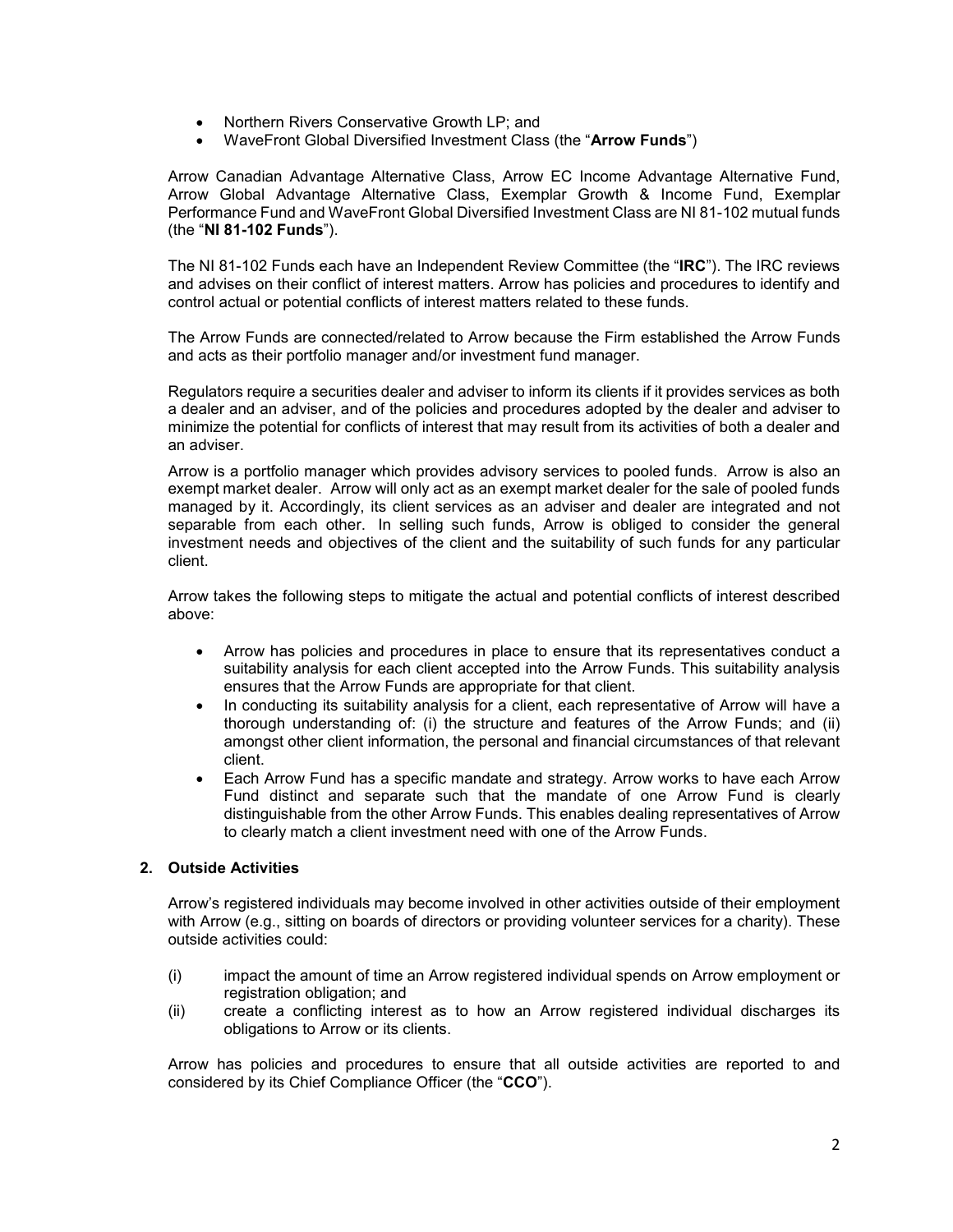The CCO will only approve such outside activities that do not conflict with Arrow operations or obligations.

## **3. Best Execution and Soft Dollars**

Arrow may hire a brokerage firm to execute trades on behalf of the Arrow Funds based on a preexisting relationship, rather than objective qualitative or quantitative considerations. This is considered a best execution conflict of interest. Arrow has policies and procedures to ensure that when Arrow directs brokerage transactions to brokers, the service is comparable to that which Arrow may obtain from other brokers and the commission rates are equivalent to or better than those that would have been normally charged by the broker. Arrow monitors the level of service provided by any broker retained on behalf of the Arrow Funds with respect to the cost and execution of trades.

We may obtain investment related services from a variety of external sources some of which may be provided to us through "soft dollar" arrangements meaning we execute a certain level of trading activity with the brokerage and financial firms that make these services available to us. Services may take the form of research, analysis, advisory, market prices, electronic trade confirmation systems, third party dealing or quotations, computer hardware or specialized software.

A copy of the best execution and soft dollar policies of Arrow may be obtained upon request.

## **4. Personal Trading**

Arrow has a Personal Trading Policy to ensure that all employees avoid conflicts of interest with Arrow and the Arrow Funds.

Arrow has a fiduciary duty to act honestly, in good faith and in the best interests of the Arrow Funds. In order to discharge Arrow's duties, employees must put the interest of the Firm, and particularly the Arrow Funds that the Firm manages or sub-manages, ahead of their personal self-interest. Employees must not take unfair advantage of their position, knowledge or relationship with the Firm, its clients or the Arrow Funds managed or sub-managed by the Firm.

Trades for the Firm and the Arrow Funds must always have priority over employee's personal trading activities.

### **5. Gifts and Entertainment**

Arrow has policies and procedures in place with respect to the receipt or giving of gifts and/or entertainment. These policies and procedures require employees to contact the CCO with any concerns about the receipt or giving of a gift or entertainment and whether that may create a conflict of interest.

While it is recognized that conducting business involves some modest exchange of gifts and business-related entertainment, the value of such gifts and entertainment must not create a real or perceived conflict of interest and must not impair the independence or objectivity of the recipient. Gifts and entertainment can neither be received nor given by an employee if they are considered to be frequent, excessive or extravagant.

Reasonable judgment by the employee must be exercised in all circumstances. In the event that an employee receives any gratuities and/or gifts that could possibly be viewed as impairing their independence or objectivity and/or is above the Firm's pre-determined per-item threshold of \$250, the employee must immediately advise the CCO who will determine if the gift poses a potential conflict of interest and whether it would be reasonably expected to impair the employee's independence or objectivity.